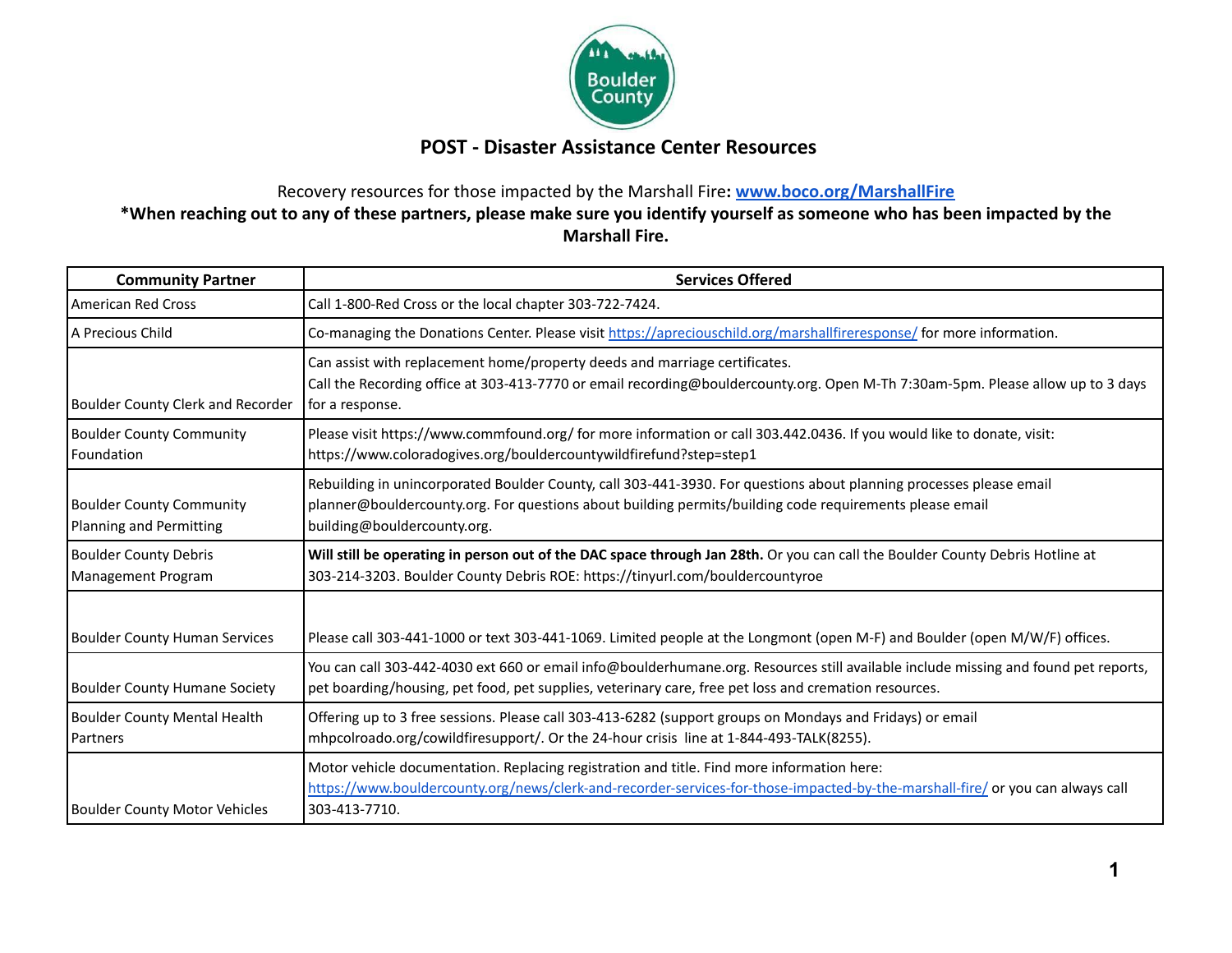

| <b>Boulder County Public Health</b>                                | Please call 303.441.1564 and leave a message. Providing environmental health resources; water, sewage, flooding, disposal & mold.<br>Wells, Septic systems, Food safety, Insects & animals, Safety info about debris collection, Tetanus Shots, Air quality questions.<br>For vital records call 303-441-1100. Get assistance with birth and death certificates.                                                                                                   |
|--------------------------------------------------------------------|--------------------------------------------------------------------------------------------------------------------------------------------------------------------------------------------------------------------------------------------------------------------------------------------------------------------------------------------------------------------------------------------------------------------------------------------------------------------|
| <b>Boulder County Victim Advocates</b>                             | Call 303-441-3656; 7am-5pm M-F. If unsure on who to contact, will help make connections. Function as a local resource for navigation<br>and emotional support.                                                                                                                                                                                                                                                                                                     |
| <b>Catholic Charities</b>                                          | Please visit CCDenver.org. There is a special page for those impacted by the fire.                                                                                                                                                                                                                                                                                                                                                                                 |
| Center for People with Disabilities                                | Disability and Disaster Hotline: 1-800-626-4959 or email info@disasterstrategies.org. Disaster Distress Helpline for Deaf ASL users is<br>1-800-985-5990. Direct Contact for older adults and people with disabilities, please contact Erika Dubray at 303-480-5652 or email<br>edubray@drcog.org.<br>Help with Medicaid visit http://www.cchacares.com/for-members/boulder-fire/<br>Center for People with Disabilities email info@cpwd.org or call 303-442-8662. |
| Children's Disaster Services & YMCA<br>are providing Child Care    | Contact your local YMCA. The Arapahoe location may still have some donations available or you may be able to access showers.                                                                                                                                                                                                                                                                                                                                       |
| City of Louisville                                                 | Resident support, resource navigation, answering questions, follow-up, sharing information etc. For more information please visit<br>LouisvilleCO.gov/MarshallFire. Contact the Call Center at 720-824-3100 or email marshallfire@louisvilleco.gov.                                                                                                                                                                                                                |
| CO Dept of Labor and Employment/<br><b>Unemployment Assistance</b> | Call 303-318-9000. There is a dedicated line and pick the Marshall Fire extension. You can also visit coloradoui.gov.                                                                                                                                                                                                                                                                                                                                              |
| Colorado Division of Insurance (DOI)                               | People can call or email 303-894-7490 or DORA Insurance@state.co.us.                                                                                                                                                                                                                                                                                                                                                                                               |
| Colorado Southern Baptists Disaster<br>Relief                      | Command center is set up at Reclamation Church at 7690 Baseline Rd, Boulder. You can still call 720-951-5418.                                                                                                                                                                                                                                                                                                                                                      |
| Crisis Cleanup                                                     | Home cleanup hotline through 1/21/22: 720-206-0627. Help with cutting up fallen trees and ash sifting.                                                                                                                                                                                                                                                                                                                                                             |
| Dept of Revenue Driver's Licenses                                  | Walk into your nearest Driver's License agency and identify yourself as impacted by the fire and you will be able to get assistance<br>without an appointment.                                                                                                                                                                                                                                                                                                     |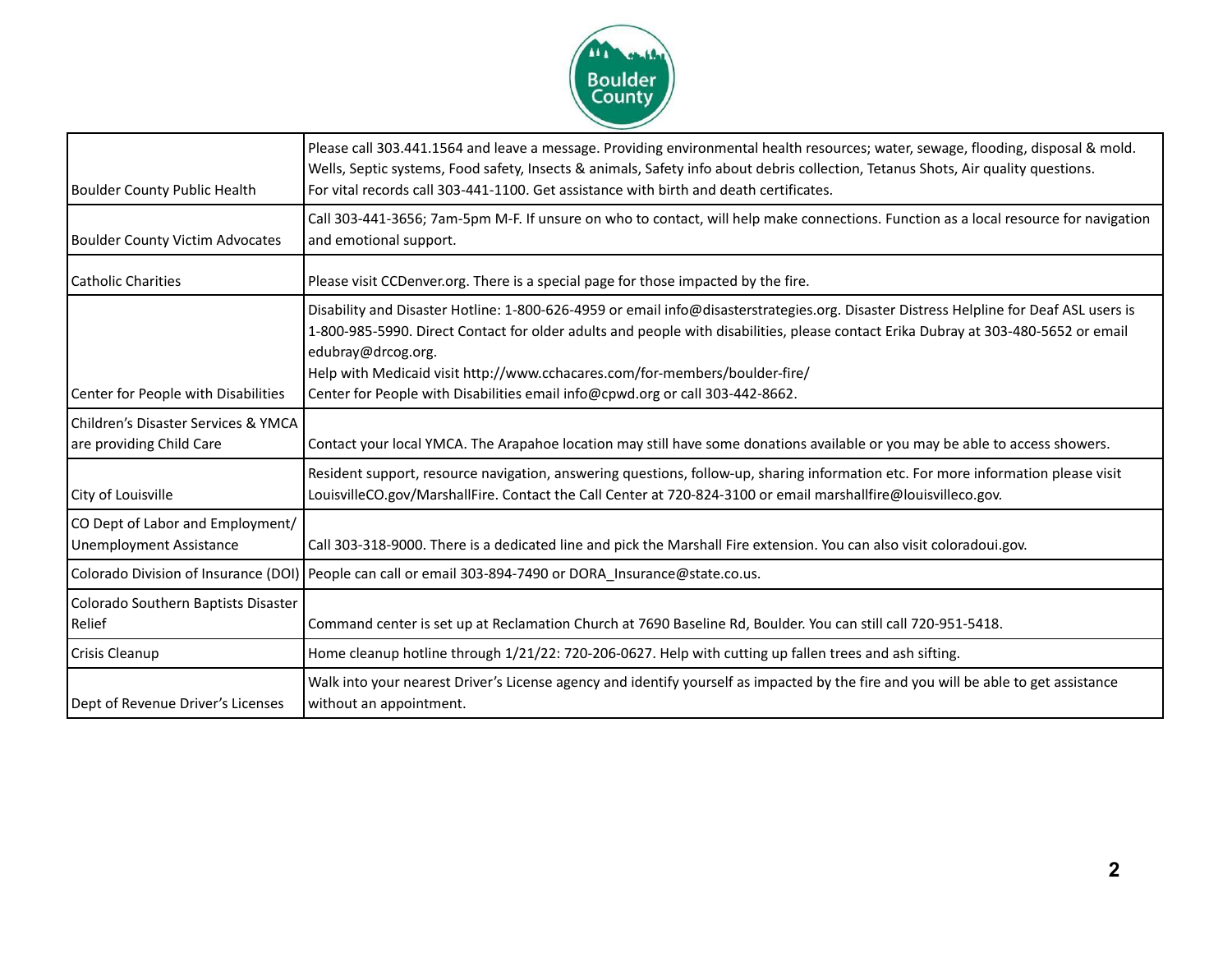

|                                            | Boulder Fires and High Wind Donations & Resource Center, Contact: (720) 574-2300                                                                                                                                                                                                                                                                                                                                                                                                                                                                                                                                                   |
|--------------------------------------------|------------------------------------------------------------------------------------------------------------------------------------------------------------------------------------------------------------------------------------------------------------------------------------------------------------------------------------------------------------------------------------------------------------------------------------------------------------------------------------------------------------------------------------------------------------------------------------------------------------------------------------|
|                                            | Hours of Operation:<br>Donation drop off: 9:00 a.m to 4:00 p.m. daily                                                                                                                                                                                                                                                                                                                                                                                                                                                                                                                                                              |
|                                            | Distribution & services for affected individuals: 9:00 a.m. to 7:00 p.m.                                                                                                                                                                                                                                                                                                                                                                                                                                                                                                                                                           |
|                                            | Location:                                                                                                                                                                                                                                                                                                                                                                                                                                                                                                                                                                                                                          |
|                                            | Flatirons Crossing Mall, former Nordstroms location between Macy's and Dick's Sporting Goods: 21 W Flatiron Crossing Dr,<br>Broomfield, CO 80021                                                                                                                                                                                                                                                                                                                                                                                                                                                                                   |
|                                            | Donations: Use center/north entrance                                                                                                                                                                                                                                                                                                                                                                                                                                                                                                                                                                                               |
| <b>Donation Center</b>                     | Affected Individuals: Use west entrance, closer to Macy's<br>$\bullet$                                                                                                                                                                                                                                                                                                                                                                                                                                                                                                                                                             |
| <b>FEMA</b>                                | FEMA will remain onsite at the DAC and services will continue daily from 9am-5pm. The deadline to register with FEMA is 3/2/22.                                                                                                                                                                                                                                                                                                                                                                                                                                                                                                    |
| <b>HOPE Animal-Assisted Crisis</b>         |                                                                                                                                                                                                                                                                                                                                                                                                                                                                                                                                                                                                                                    |
| Response                                   | Will come on request. Please call Sandy Miller at 719-651-9912.                                                                                                                                                                                                                                                                                                                                                                                                                                                                                                                                                                    |
| Housing Counseling & Mediation<br>Services | All phone or video conferencing available. Please call 720-564-2279 or visit www.bouldercountypfp.org. You can also email<br>personalfinance@bouldercounty.org.                                                                                                                                                                                                                                                                                                                                                                                                                                                                    |
| Legal Services                             | Boulder County Bar Association free virtual legal clinic. Find out more at www.boulder-bar.org or call 303-440-4758.                                                                                                                                                                                                                                                                                                                                                                                                                                                                                                               |
| Mile High United Way 2-1-1                 | Dial 2-1-1 or 866-760-6489 toll free. 2-1-1 is a confidential and multilingual service connecting people to vital resources in the<br>community. Check out the Marshall Fire Resource list here: https://search.211colorado.org/shared/resource-lists/Z39PlxrQ?                                                                                                                                                                                                                                                                                                                                                                    |
| Passport Assistance                        | Special email for Marshall Fire Victims: MarshallFirePassport@state.gov                                                                                                                                                                                                                                                                                                                                                                                                                                                                                                                                                            |
| Samaritan's Purse                          | After the DAC closes, please call 303-913-0524. Can still help with personal content recovery, chainsaw work, and roof tarping.                                                                                                                                                                                                                                                                                                                                                                                                                                                                                                    |
| Sister Carmen Community Center             | Please call 303-665-4343 or visit one of our locations or our website for more information:<br>https://sistercarmen.org/marshall-fire-relief/                                                                                                                                                                                                                                                                                                                                                                                                                                                                                      |
| Small Business Development Center          | Boulder SBDC is a countywide nonprofit that helps impacted small businesses (including home-based) to navigate all of the resources<br>available for recovery, including funding through the SBA, State of CO, Boulder County, the cities and private sources -- both grants and<br>loans. In addition, the SBDC assists businesses with confidential business consulting at no cost, completely customized to your<br>situation. Reach us in any of these ways: (1) bouldersbdc.com (select Consulting/Request Initial Meeting), (2) email<br>admin@bouldersbdc.com or (3) call (303) 442-1475. We'll get back to you right away. |
| Social Security Administration             | Offering expedited handling of Social Security services for disaster victims. You can call the National 800 Number at 1-800-772-1213<br>between 8:00 a.m. - 7:00 p.m., Monday through Friday or visit: https://www.ssa.gov/                                                                                                                                                                                                                                                                                                                                                                                                        |
| Town of Superior                           | For questions about rebuilding in the Town of Superior, contact superiorinspections@safebuilt.com.                                                                                                                                                                                                                                                                                                                                                                                                                                                                                                                                 |